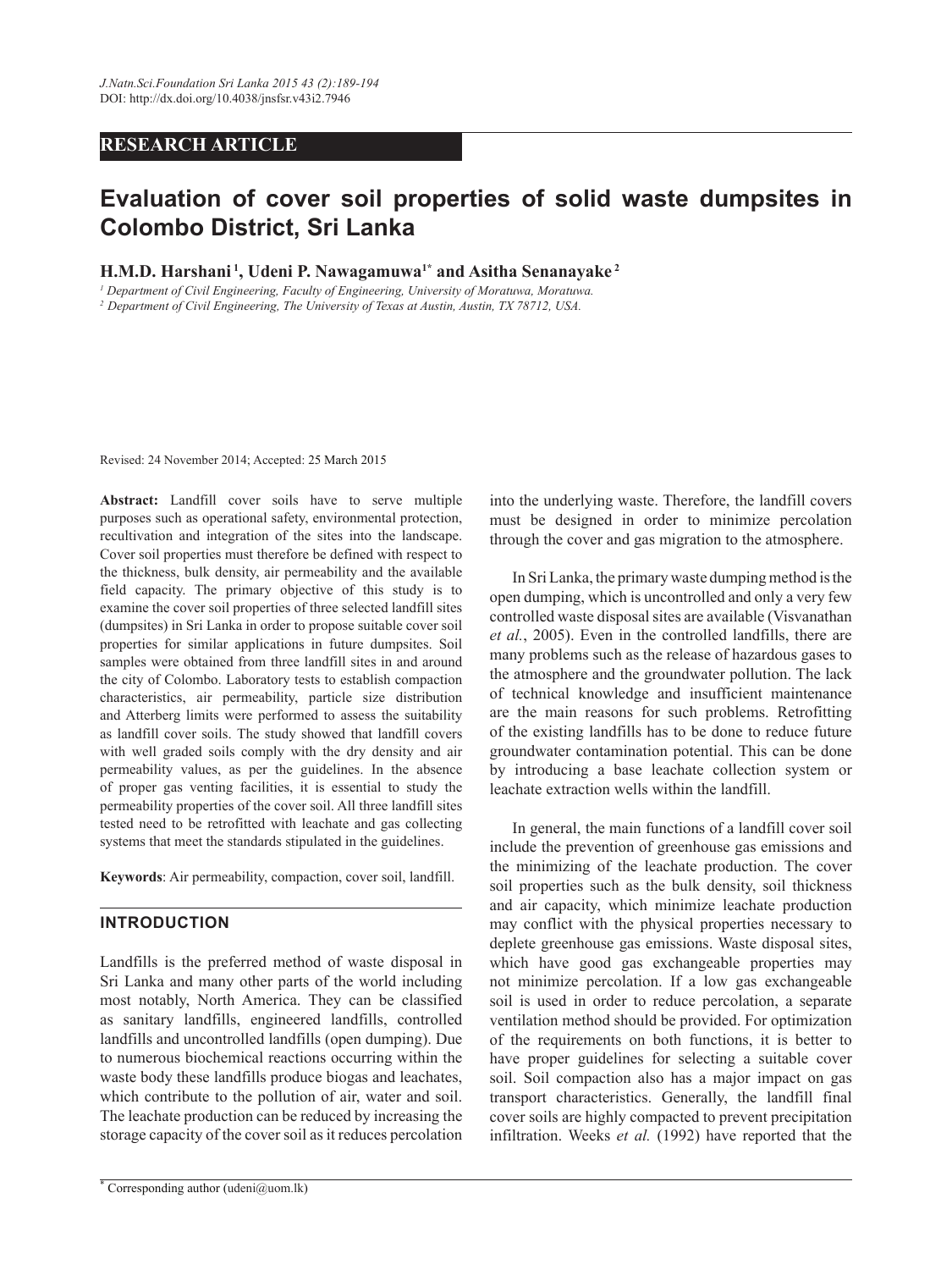bulk density could be in the range of  $1.57 - 1.74$  g cm<sup>-3</sup> for differently-textured landfill cover soils. Further in the same study, the field investigation has shown that the *in situ* bulk density reached 1.90 g cm-3. Ranasinghe *et al*. (2010) showed that gas transport parameters of cover soil in the Maharagama landfill are very low due to heavy compaction.

Soil air permeability of the final cover soil is extremely important to reduce the gas flow into the atmosphere. If the cover system is not properly designed, the gas will escape to the atmosphere without any control. The Darcy's law can be formulated for the flow of a viscous and incompressible fluid within a porous medium under laminar conditions. The volumetric flow (Q) of a gas in porous media can be described by the following expression:

$$
Q = \frac{(Ka \times \Delta P \times A)}{\eta}
$$

difference between the injected air and the atmospheric difference between the injected air and the atmospheric pressure. "*A*" represents a shape factor, *Ka* is the air where *Q* is the volumetric flow rate and *∆P* is the pressure permeability of soil and η is the dynamic gas viscosity*.*

> Several studies have been carried out to improve or find out alternate methods to reduce groundwater pollution from leachates and prevent methane emission from the cover. Winkler (1999) proposed a monolithic landfill cover, which minimizes the infiltration by maximizing the storage capacity. Studies on evapotranspiration (ET) covers, which utilizes the water uptake capabilities of vegetation and the storage capacity of fine-grained soils to reduce percolation into the underlying waste (Abichou *et al*., 2003) have highlighted that cover thickness, air capacity and water retention capacity of the cover material are the important aspects that have to be considered for designing an ET cover. This type of ET cover requires much less maintenance and most of it deals with vegetation, which is relatively easy to maintain. Hence, the climate, soil type and suitable vegetation type of each site should be investigated.

> The objective of this research was to study the present condition of the cover soils in the open dumps in Sri Lanka, and to propose suitable cover materials for the newly proposed dumping sites.

### **Methods and Materials**

Disturbed soil samples were collected from the open dumpsites at Karadiyana, Sedawaththa and Kelaniya. Using the samples a sieve analysis, Proctor compaction, Atterberg limit and air permeability tests were carried out. Test results related to the Maharagama landfill site by Ranasinghe *et al.* (2010) were also used for comparison purposes.

Sieve analysis tests were performed as per the standard test method given in ASTM D 422 - 63 (ASTM, 1998). Standard Proctor compaction tests were conducted according to ASTM D 698 (ASTM, 2012). To determine the liquid limit and plastic limit, the samples were prepared and tested in Casagrande apparatus according to ASTM D 4318 (ASTM, 2010).

The transport of gases in soil is basically controlled by advection and convection in the air-filled pore spaces where the gases can move freely through the soil. Air permeability of soil  $(K_a)$  governs the convective transmission of air through soil under an applied total pressure gradient. The theory for the flow of air through soil is based on Darcy's law, which states that the velocity of a fluid flowing through a porous column is directly proportional to the pressure difference, and inversely proportional to the length of the column.

 $K_a$  can be calculated if the rate of flow of air through a porous sample of known dimensions under a known pressure difference is measured. The tests were performed using a specimen with a diameter of 50 mm and a height of 50 mm. The dynamic gas viscosity was around 1.98e-5 kg/ms. To calculate the shape factor the following equation proposed by Liang *et al.* (1995) was a contract to the following equation proposed by Liang *et al.* (1995) was used.

$$
A = D \left\{ 0.4862 \left( \frac{D}{H} \right) - 0.0287 \left( \frac{D}{H} \right)^2 \right\} + 0.1106
$$

where *D* is the diameter of the soil sample and *H* represents the inserted depth of the core cutter.



**Figure 1:** Schematic diagram of air permeability measuring apparatus (Ranasinghe *et al*., 2010)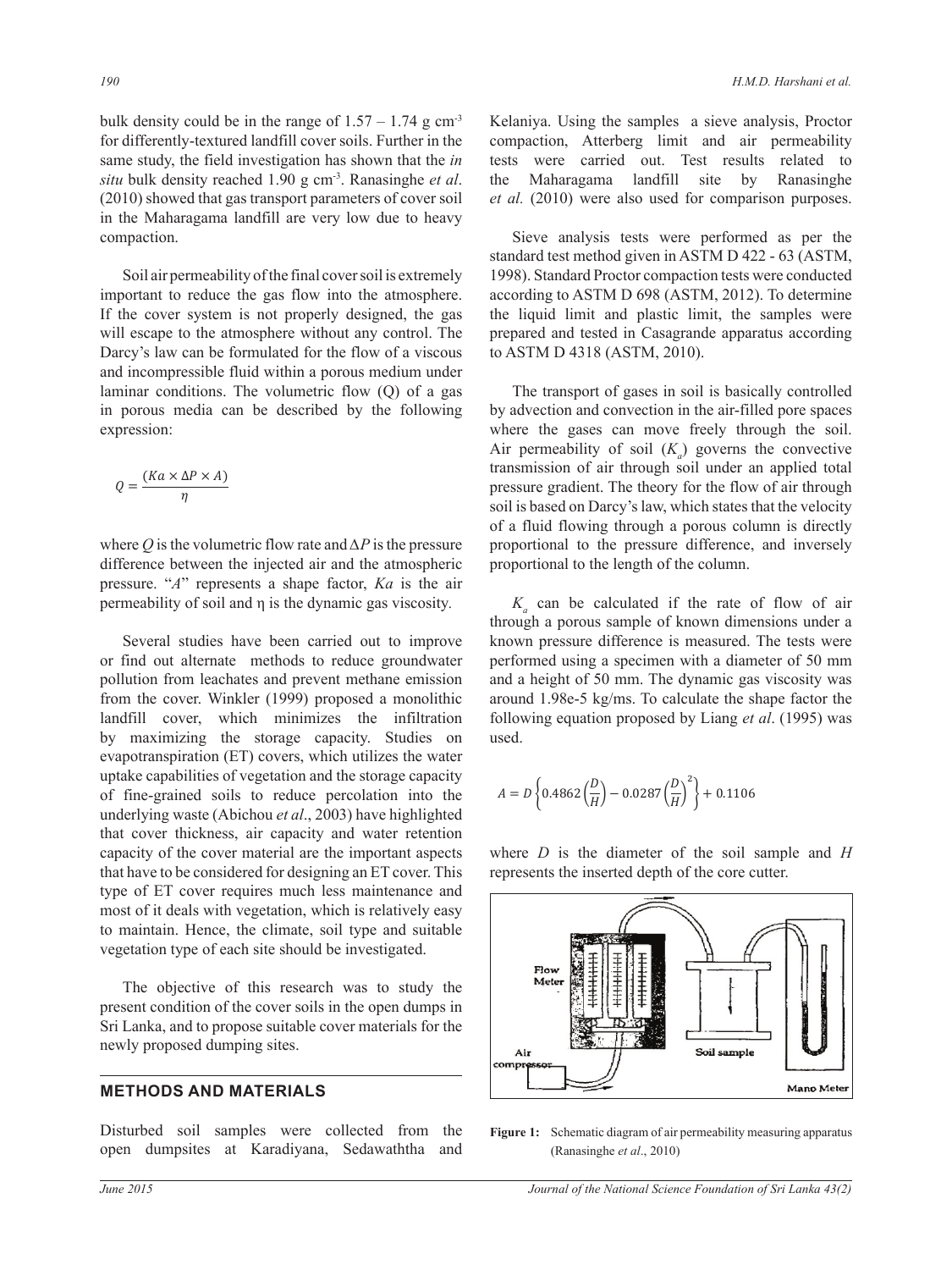Air permeability was measured for three moisture levels for each sample. Moisture levels are approximate values of minimum moisture content, optimum moisture content and maximum moisture content selected from the Proctor compaction test results.

 $K_a$  was measured for each disturbed soil sample in the laboratory using the modified field air permeameter proposed by Iversen *et al*. (2001). The schematic diagram describing the apparatus is shown in Figure 1.

## **Results and Discussion**

The results of each test was summarized in order to compare the soil properties in different soil covers. Figure 2 shows the grading curve for each soil sample taken from the sieve analysis test results. As shown in Figure 2, the percentage passing through no. 200 sieve (fine content) of the Maharagama site had the maximum value of 21 % (Ranasinghe *et al*., 2010) while the Karadiyana site had 10 % and the other two places had very low values such as 2.8 and 3.8 %.

The optimum moisture content and the maximum dry density were determined from the Proctor compaction curves presented in Figure 3. The Maharagama and the Karadiyana sites showed a maximum dry density of more than 1900 kg/m<sup>3</sup> at around 14 % optimum moisture content, while the other two sites showed lower dry density, even less than 1600 kg/m<sup>3</sup>.

The plasticity index was calculated using the liquid limit and the plastic limit of each soil and the results have



**Figure 2:** Particle size distribution of samples taken from dumping sites



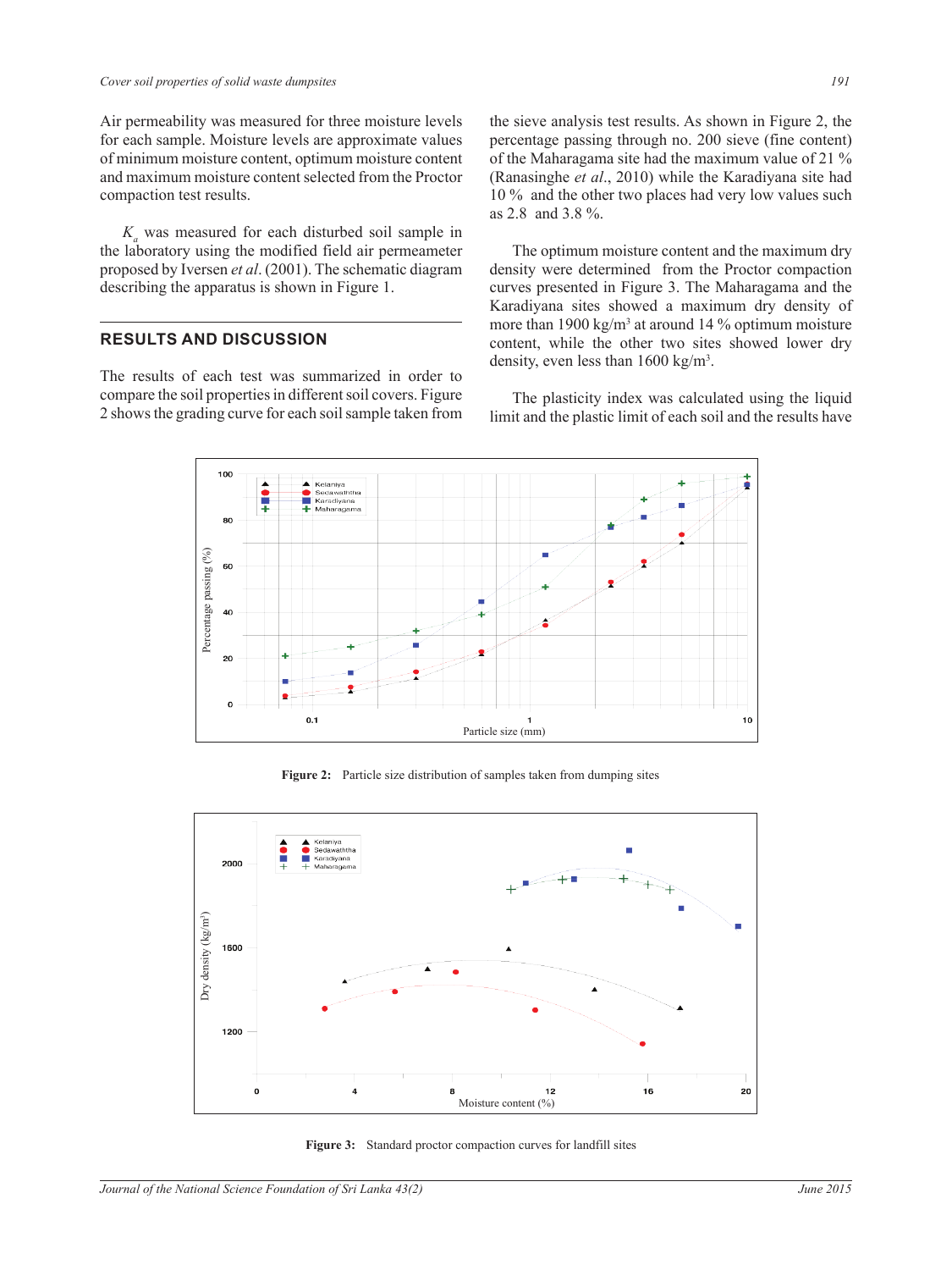| Location    | Plastic<br>limit (%) | Liquid<br>limit (%) | Plasticity<br>index $(\% )$ |
|-------------|----------------------|---------------------|-----------------------------|
| Maharagama  | 29                   | 38                  | 9                           |
| Karadiyana  | 15                   | 24                  | 9                           |
| Kelaniya    | 27                   | 34                  |                             |
| Sedawaththa | 29                   | 33                  | 4                           |

been summarized in Table 1. The liquid limit values at Maharagama, Kelaniya and Sedawaththa were above 30 % as required by the United States Environmental Protection Agency (USEPA) standards. The plasticity index of all the locations were below 15 %.

The results of sieve analysis and Atterberg limit test can be used to classify the soil type according to the unified soil classification system (USCS) and the

**Table 2:** USCS classification of cover soil

| Location    | USCS classification | <b>ASTM</b> description                             |
|-------------|---------------------|-----------------------------------------------------|
| Maharagama  | SM.                 | Silty sand with $\leq$ 15 % gravel                  |
| Karadiyana  | SP-SM               | Poorly graded sand with slit and $\leq$ 15 % gravel |
| Kelaniya    | SP                  | Poorly graded sand with $> 15 \%$ gravel            |
| Sedawaththa | SP                  | Poorly graded sand with $> 15 \%$ gravel            |

**Table 3:** Comparison of test results with guidelines for cover soil properties in landfills without gas collecting systems

| Location       | Acceptability with EPA guidelines        |                          |                             |                                        |
|----------------|------------------------------------------|--------------------------|-----------------------------|----------------------------------------|
| Sieve analysis |                                          | Atterberg limit          |                             | Proctor compaction                     |
|                | $>$ 30 % passed through<br>no. 200 sieve | Liquid limit<br>$>$ 30 % | Plasticity index<br>$>15\%$ | Dry density<br>$> 1500 \text{ kg/m}^3$ |
| Maharagama     | Not acceptable                           | Acceptable               | Not acceptable              | Acceptable                             |
| Karadiyana     | Not acceptable                           | Not acceptable           | Not acceptable              | Acceptable                             |
| Kelaniya       | Not acceptable                           | Acceptable               | Not acceptable              | Acceptable                             |
| Sedawaththa    | Not acceptable                           | Acceptable               | Not acceptable              | Not acceptable                         |

summary has been given in Table 2. The comparison of these results with the USEPA guidelines for cover soil properties in landfills without gas collecting systems (USEPA) are summarized in Table 3.

The gradation of soil is an important factor for compaction. Maharagama, Kelaniya and Karadiyana sites show a maximum dry density of more than 1500 kg/m3 , which is needed by the standards. Poorly graded soil does not compact well and thus, it enhances the soil gas transport parameters. It can be clearly seen that the Maharagama dumping site, which has a well graded grading curve has a low air permeability value compared to the other three locations (Table 4).

The air permeability  $(K_a)$  values were calculated and tabulated (Table 4) to understand the gas diffusivity of the cover soil materials. While Maharagama and Karadiyana site materials have low air permeability values, the

others have comparatively high values. The samples for this test were taken from the compaction test and the air permeability was measured at optimum moisture content to represent the worst possible situation.

In order to meet the required storage capacity of the soil cover, it should hold water until it is either transported through vegetation or evaporated through soil surface.

| <b>Table 4:</b> |  | Air permeability results |
|-----------------|--|--------------------------|
|-----------------|--|--------------------------|

| <b>Site</b> | K at optimum moisture content and<br>maximum dry density $(\mu m^2)$ |
|-------------|----------------------------------------------------------------------|
| Maharagama  | 30                                                                   |
| Karadiyana  | 35.3                                                                 |
| Kelaniya    | 40.4                                                                 |
| Sedawaththa | 454                                                                  |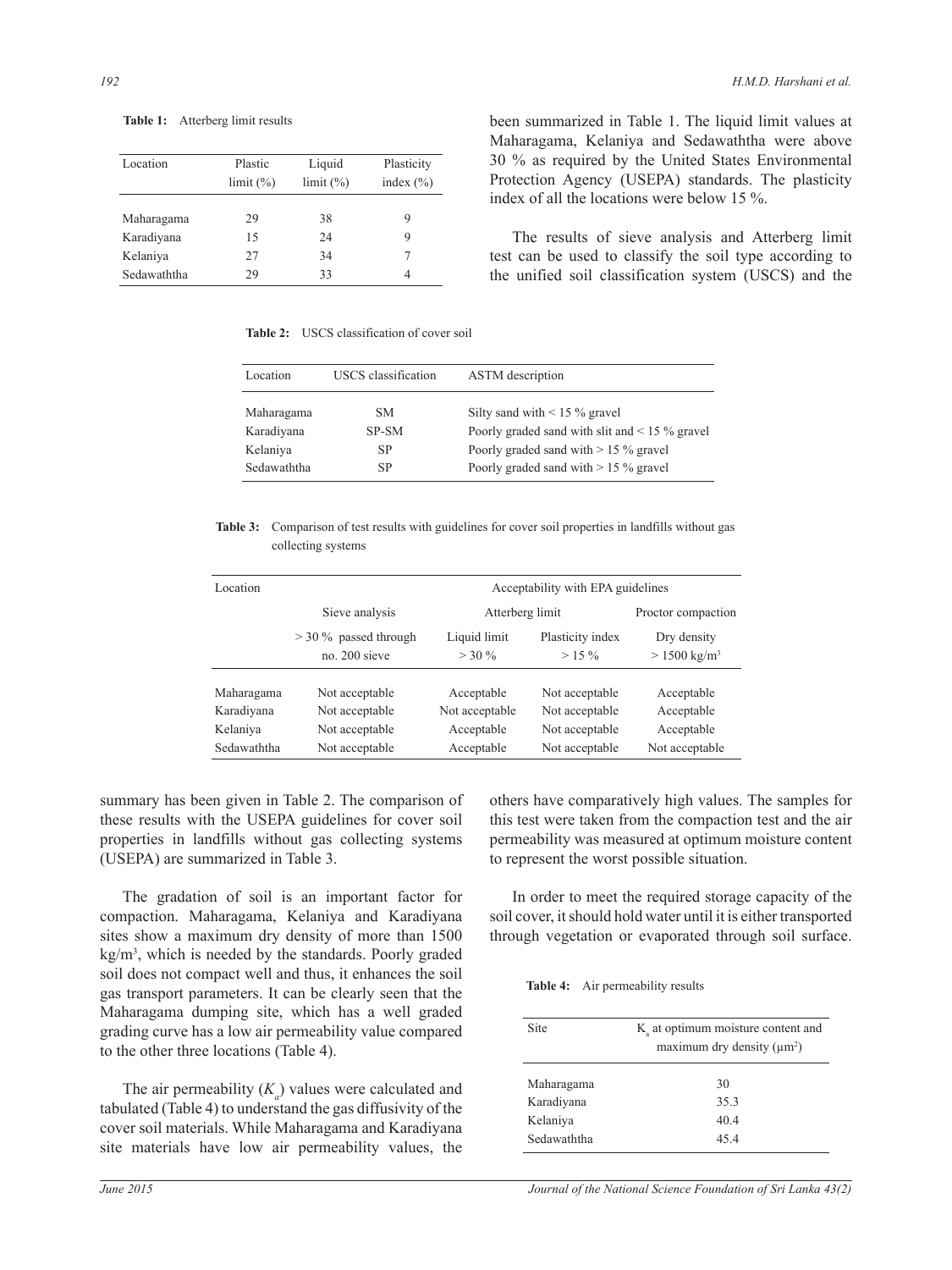

**Figure 4:** Liquid limit test results

Fine grained soils such as silts and clayey silts have a relatively high water retention capacity (USEPA, 2005). According to the USCS classification of the considered landfill cover soils (Table2), Maharagama and Karadiyana covers consisted of a considerable amount of silt. A grass cover on top of the cover will enhance the water storage capacity and transpiration through vegetation (Hauser *et al*., 2001). For dump sites, which have a minimum water storage capacity, it is suggested to use a vegetative cover to minimize the infiltration of water.

The climate of the area should play a major role in designing a landfill cover. It is difficult to find a soil, which has high gas exchangeability and low water permeability due to the two opposite properties to be considered. Evapotranspiration covers are suitable for the Dry Zone due to low rainfall and long dry periods during the year. This type of cover should have high pore volumes in order to store water during the wet season and then get rid of the stored water through evaporation during the dry season. Landfill covers in the Wet Zone will need highly impermeable covers to keep out water, which in turn means that gas extraction systems will be required as the gas will get trapped inside (Ranasinghe *et al*., 2010). Since most cover soils are not up to the required standards stated in the USEPA guidelines, the majority of the landfill gas may be emitted through cracks and gaps in the cover or directly through the soil and not necessarily through the passive vents. Active or passive gas collection systems can be employed according to the standards (USEPA-600/R-05/123a) in order to collect the emitted gases. Based on the theoretical evaluations, welldesigned active collection systems could be considered as the most effective means of gas collection.

# **Conclusion**

The major function of a cover soil is to reduce the quantity of water infiltration into the soil and control emission of pollutant gasses into the atmosphere. Since Sri Lankan dumping sites are not equipped with proper gas venting facilities, it is important to control these effects from the properties of cover soil. It is difficult to follow a guideline for final cover soil properties for Sri Lanka, as it is not directly stated by the authorities.

According to the United States Environmental Protection Agency (USEPA) standards for designing a final cover soil for low leachate production, at least 30 % of the soil should pass through the no. 200 sieve and some silt as well. The plasticity index should not be less than 15 % and the liquid limit should be over 30 %. The dry density should be over  $1500 \text{ kg/m}^3$  at the optimum moisture content.

Considering the results of this study, it can be concluded that the landfill cover material at the Maharagama dumping site has an acceptable range in terms of reducing the greenhouse gas emissions. A dry density of more than  $1500 \text{ kg/m}^3$  and proper gradation will reduce the quantity of water infiltration and thus reduce the amount of leachate generated by groundwater contamination. The presence of a considerable percentage of silt in this cover soil improves the water storage capacity and transpiration through vegetation.

At present, engineered landfills are an essential need for environmental safety and it is necessary to increase the awareness regarding environmental problems due to